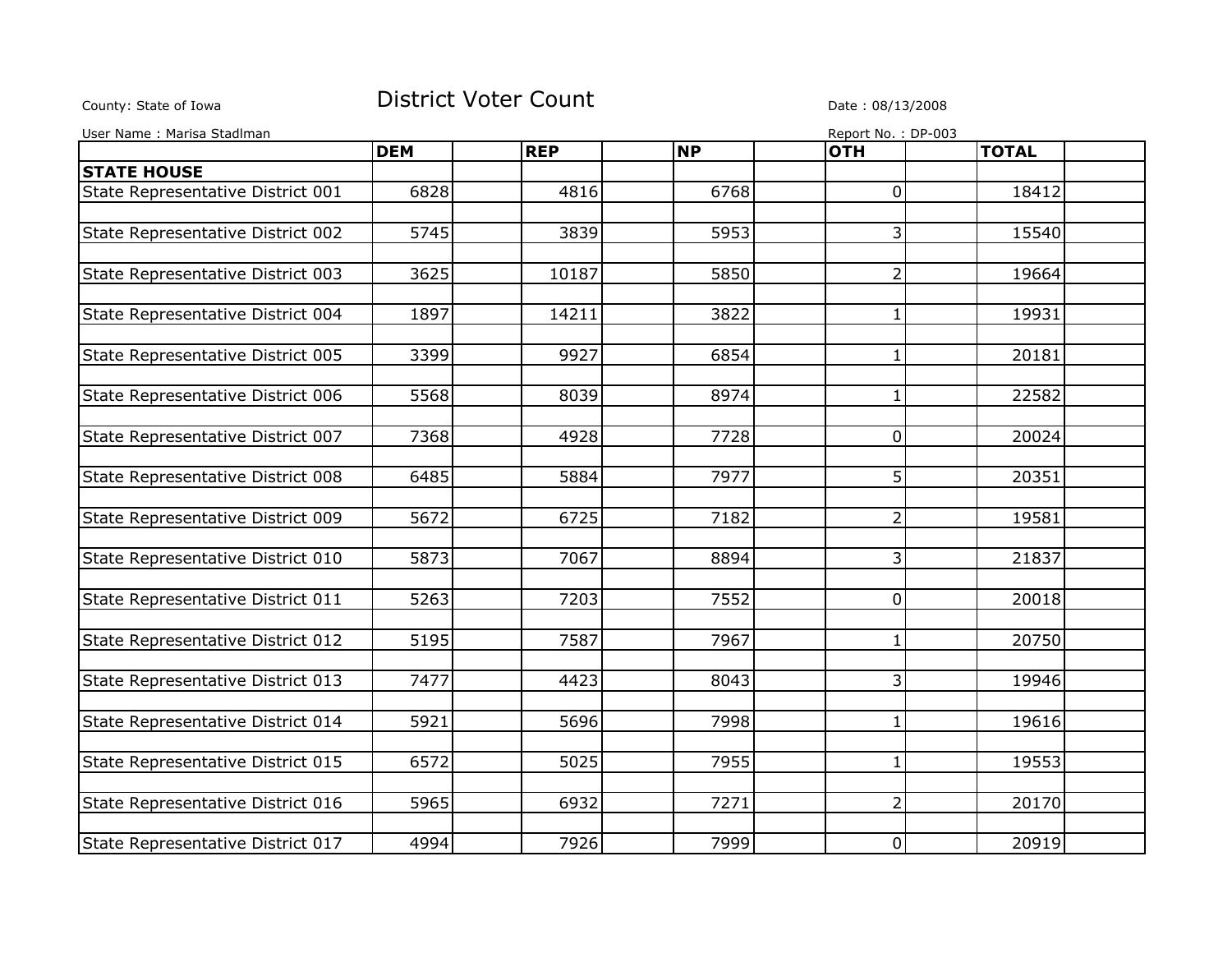|                                   | <b>DEM</b> | <b>REP</b> | <b>NP</b> | <b>OTH</b>              | <b>TOTAL</b> | Page 2 |
|-----------------------------------|------------|------------|-----------|-------------------------|--------------|--------|
| State Representative District 018 | 5537       | 5821       | 8198      | $\overline{0}$          | 19556        |        |
|                                   |            |            |           |                         |              |        |
| State Representative District 019 | 5864       | 5485       | 6912      | 3                       | 18264        |        |
|                                   |            |            |           |                         |              |        |
| State Representative District 020 | 6657       | 6764       | 8429      | 3                       | 21853        |        |
|                                   |            |            |           |                         |              |        |
| State Representative District 021 | 6439       | 4283       | 6761      | $\mathbf{1}$            | 17484        |        |
|                                   |            |            |           |                         |              |        |
| State Representative District 022 | 9069       | 2348       | 6551      | 6                       | 17974        |        |
|                                   |            |            |           |                         |              |        |
| State Representative District 023 | 6714       | 4630       | 8805      | $\vert 4 \vert$         | 20153        |        |
|                                   |            |            |           |                         |              |        |
| State Representative District 024 | 5830       | 5478       | 7887      | 0                       | 19195        |        |
|                                   |            |            |           |                         |              |        |
| State Representative District 025 | 9000       | 4165       | 8238      | 4                       | 21407        |        |
|                                   |            |            |           |                         |              |        |
| State Representative District 026 | 7083       | 3707       | 7708      | $\overline{2}$          | 18500        |        |
|                                   |            |            |           |                         |              |        |
| State Representative District 027 | 9188       | 3566       | 6602      | $\pmb{0}$               | 19356        |        |
|                                   | 8738       | 4099       | 6935      | $\overline{2}$          | 19774        |        |
| State Representative District 028 |            |            |           |                         |              |        |
| State Representative District 029 | 9259       | 5844       | 7947      | 5 <sup>1</sup>          | 23055        |        |
|                                   |            |            |           |                         |              |        |
| State Representative District 030 | 11813      | 5933       | 9148      | $\overline{7}$          | 26901        |        |
|                                   |            |            |           |                         |              |        |
| State Representative District 031 | 7319       | 5074       | 8703      | $\overline{2}$          | 21098        |        |
|                                   |            |            |           |                         |              |        |
| State Representative District 032 | 6707       | 6333       | 8715      | $\overline{2}$          | 21757        |        |
|                                   |            |            |           |                         |              |        |
| State Representative District 033 | 8581       | 3391       | 7495      | $\overline{7}$          | 19474        |        |
|                                   |            |            |           |                         |              |        |
| State Representative District 034 | 8571       | 4571       | 7660      | $\overline{\mathbf{3}}$ | 20805        |        |
|                                   |            |            |           |                         |              |        |
| State Representative District 035 | 7935       | 6823       | 8976      | $\vert 4 \vert$         | 23738        |        |
|                                   |            |            |           |                         |              |        |
| State Representative District 036 | 7699       | 7389       | 9610      | 3 <sup>1</sup>          | 24701        |        |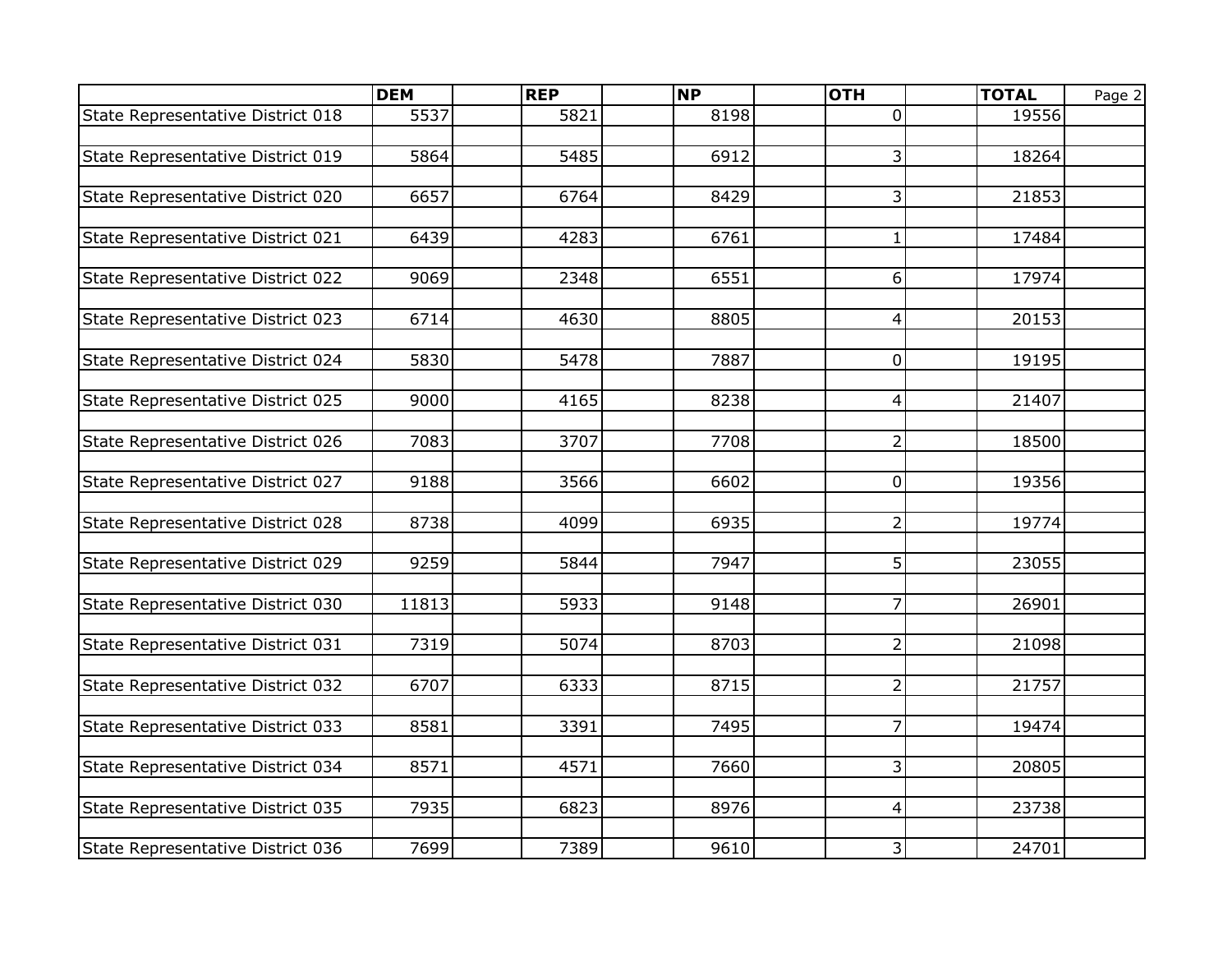|                                   | <b>DEM</b> | <b>REP</b> | NP    | <b>OTH</b>     | <b>TOTAL</b> | Page 3 |
|-----------------------------------|------------|------------|-------|----------------|--------------|--------|
| State Representative District 037 | 7403       | 6930       | 8029  |                | 22369        |        |
|                                   |            |            |       |                |              |        |
| State Representative District 038 | 8667       | 4883       | 6235  | 7              | 19792        |        |
|                                   |            |            |       |                |              |        |
| State Representative District 039 | 6180       | 5562       | 8909  | $\overline{2}$ | 20653        |        |
|                                   |            |            |       |                |              |        |
| State Representative District 040 | 5397       | 7563       | 7382  | 3              | 20345        |        |
|                                   |            |            |       |                |              |        |
| State Representative District 041 | 8571       | 5622       | 6455  | 6              | 20654        |        |
|                                   |            |            |       |                |              |        |
| State Representative District 042 | 9356       | 6822       | 7722  | $\overline{3}$ | 23903        |        |
|                                   |            |            |       |                |              |        |
| State Representative District 043 | 6554       | 5723       | 7190  | 3              | 19470        |        |
| State Representative District 044 | 5581       | 6995       | 7990  | $\mathbf{1}$   | 20567        |        |
|                                   |            |            |       |                |              |        |
| State Representative District 045 | 8099       | 6128       | 10803 | 3              | 25033        |        |
|                                   |            |            |       |                |              |        |
| State Representative District 046 | 9311       | 6591       | 8967  | 7              | 24876        |        |
|                                   |            |            |       |                |              |        |
| State Representative District 047 | 8774       | 11611      | 12665 | $\mathbf{1}$   | 33051        |        |
|                                   |            |            |       |                |              |        |
| State Representative District 048 | 7275       | 4975       | 7721  | 5              | 19976        |        |
|                                   |            |            |       |                |              |        |
| State Representative District 049 | 7743       | 4705       | 6428  | $\overline{2}$ | 18878        |        |
|                                   |            |            |       |                |              |        |
| State Representative District 050 | 5202       | 5965       | 7386  | $\overline{2}$ | 18555        |        |
|                                   |            |            |       |                |              |        |
| State Representative District 051 | 6607       | 4873       | 8537  | $\mathbf{1}$   | 20018        |        |
| State Representative District 052 | 4381       | 6345       | 7426  | 0              | 18152        |        |
|                                   |            |            |       |                |              |        |
| State Representative District 053 | 4944       | 8021       | 7813  | 0              | 20778        |        |
|                                   |            |            |       |                |              |        |
| State Representative District 054 | 5836       | 6295       | 7640  | $\mathbf{1}$   | 19772        |        |
|                                   |            |            |       |                |              |        |
| State Representative District 055 | 5470       | 6563       | 6665  | $\overline{0}$ | 18698        |        |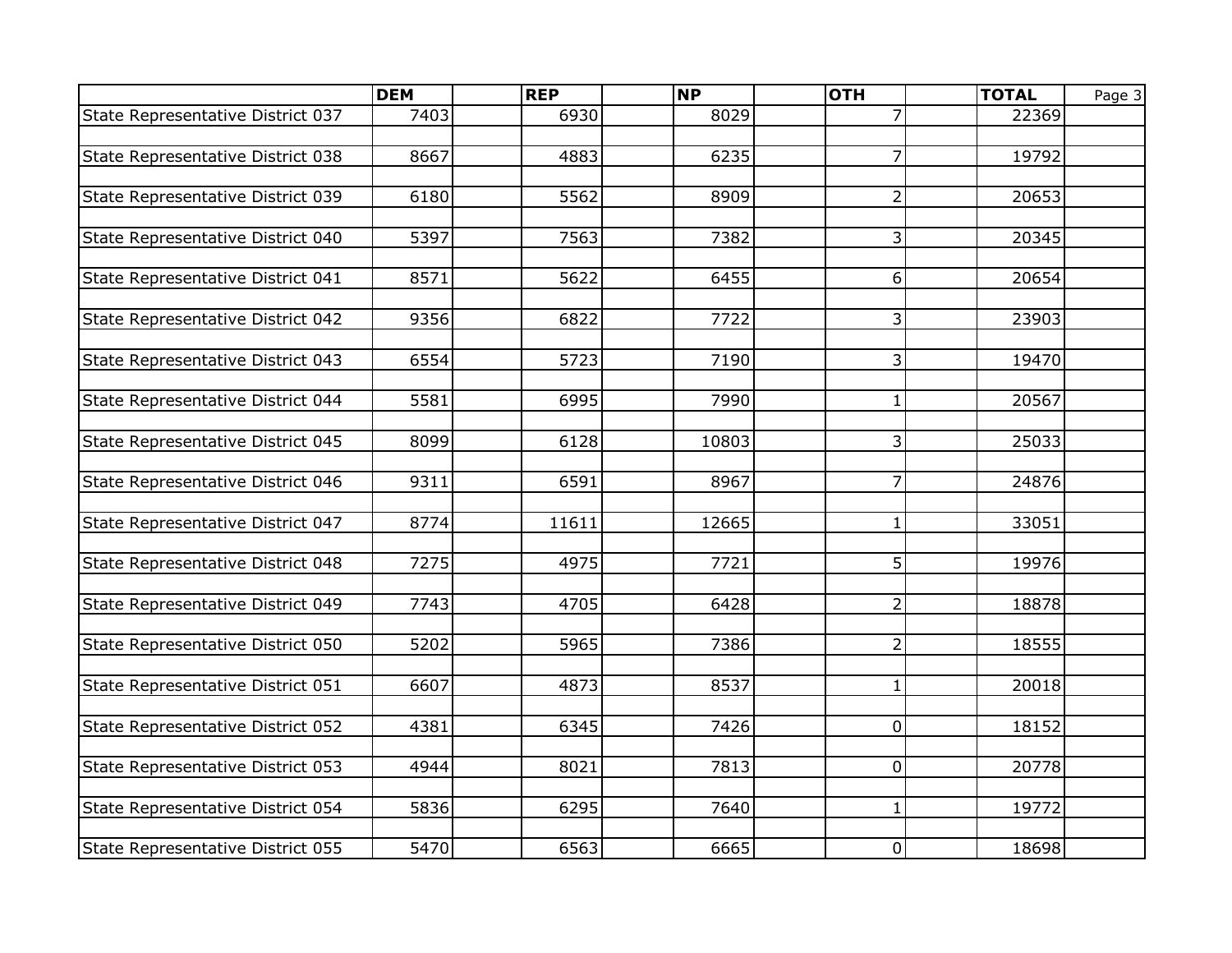|                                   | <b>DEM</b> | <b>REP</b> | <b>NP</b> | <b>OTH</b>              | <b>TOTAL</b> | Page 4 |
|-----------------------------------|------------|------------|-----------|-------------------------|--------------|--------|
| State Representative District 056 | 6194       | 6359       | 6026      | 4                       | 18583        |        |
|                                   |            |            |           |                         |              |        |
| State Representative District 057 | 5026       | 8722       | 7358      | $\overline{2}$          | 21108        |        |
|                                   |            |            |           |                         |              |        |
| State Representative District 058 | 5620       | 7450       | 7316      | $\overline{2}$          | 20388        |        |
|                                   |            |            |           |                         |              |        |
| State Representative District 059 | 8006       | 8305       | 6069      | 0                       | 22380        |        |
|                                   |            |            |           |                         |              |        |
| State Representative District 060 | 7585       | 8295       | 7048      | $\overline{2}$          | 22930        |        |
|                                   |            |            |           |                         |              |        |
| State Representative District 061 | 11447      | 5422       | 5165      | $\overline{3}$          | 22037        |        |
|                                   |            |            |           |                         |              |        |
| State Representative District 062 | 8887       | 3474       | 5657      | $\vert 4 \vert$         | 18022        |        |
|                                   |            |            |           |                         |              |        |
| State Representative District 063 | 8289       | 9268       | 7202      | 3                       | 24762        |        |
|                                   | 9610       | 5403       | 6024      | 5                       | 21042        |        |
| State Representative District 064 |            |            |           |                         |              |        |
| State Representative District 065 | 8569       | 3124       | 5601      | $\overline{2}$          | 17296        |        |
|                                   |            |            |           |                         |              |        |
| State Representative District 066 | 9413       | 2288       | 4966      | 5 <sup>1</sup>          | 16672        |        |
|                                   |            |            |           |                         |              |        |
| State Representative District 067 | 9813       | 4664       | 6758      | 6 <sup>1</sup>          | 21241        |        |
|                                   |            |            |           |                         |              |        |
| State Representative District 068 | 9616       | 3857       | 5785      | $\overline{2}$          | 19260        |        |
|                                   |            |            |           |                         |              |        |
| State Representative District 069 | 9451       | 11384      | 9498      | $\overline{3}$          | 30336        |        |
|                                   |            |            |           |                         |              |        |
| State Representative District 070 | 8881       | 10466      | 9219      | $\overline{2}$          | 28568        |        |
|                                   |            |            |           |                         |              |        |
| State Representative District 071 | 6511       | 8348       | 7788      | $\overline{0}$          | 22647        |        |
|                                   |            |            |           |                         |              |        |
| State Representative District 072 | 6508       | 6503       | 6851      | $\overline{\mathbf{3}}$ | 19865        |        |
|                                   |            |            |           |                         |              |        |
| State Representative District 073 | 7822       | 7207       | 8089      | $\overline{2}$          | 23120        |        |
|                                   |            |            |           |                         |              |        |
| State Representative District 074 | 8131       | 6799       | 7523      | $\overline{2}$          | 22455        |        |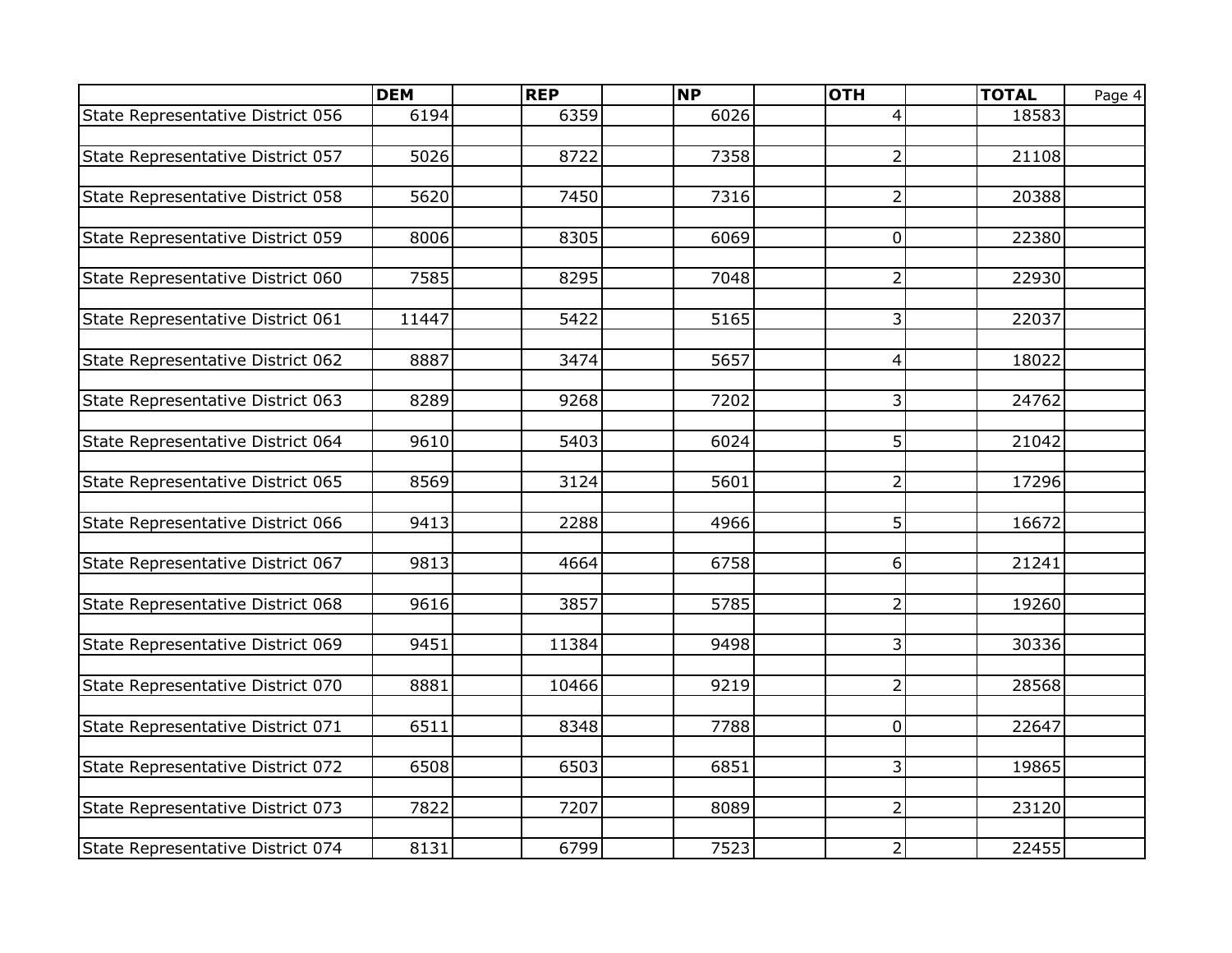|                                   | <b>DEM</b> | <b>REP</b> | <b>NP</b> | <b>OTH</b>      | <b>TOTAL</b> | Page 5 |
|-----------------------------------|------------|------------|-----------|-----------------|--------------|--------|
| State Representative District 075 | 7170       | 6523       | 7516      | 6               | 21215        |        |
|                                   |            |            |           |                 |              |        |
| State Representative District 076 | 6687       | 6047       | 8144      | $\mathbf{1}$    | 20879        |        |
|                                   |            |            |           |                 |              |        |
| State Representative District 077 | 11040      | 4388       | 9741      | 16              | 25185        |        |
|                                   |            |            |           |                 |              |        |
| State Representative District 078 | 13742      | 4210       | 7444      | $\overline{12}$ | 25408        |        |
|                                   |            |            |           |                 |              |        |
| State Representative District 079 | 6202       | 5373       | 8622      | 0               | 20197        |        |
|                                   |            |            |           |                 |              |        |
| State Representative District 080 | 6185       | 6465       | 7103      | $\mathbf{1}$    | 19754        |        |
|                                   |            |            |           |                 |              |        |
| State Representative District 081 | 7389       | 6228       | 8660      | $\mathbf{1}$    | 22278        |        |
|                                   |            |            |           |                 |              |        |
| State Representative District 082 | 6257       | 8108       | 9519      | 4               | 23888        |        |
|                                   |            |            |           |                 |              |        |
| State Representative District 083 | 6303       | 5876       | 9195      | $\overline{2}$  | 21376        |        |
|                                   |            |            |           |                 |              |        |
| State Representative District 084 | 6613       | 5765       | 9703      | $\overline{2}$  | 22083        |        |
|                                   |            |            |           |                 |              |        |
| State Representative District 085 | 7578       | 4792       | 9278      | 3               | 21651        |        |
|                                   |            |            |           |                 |              |        |
| State Representative District 086 | 7413       | 2973       | 7735      | $\overline{2}$  | 18123        |        |
|                                   |            |            |           |                 |              |        |
| State Representative District 087 | 7369       | 5578       | 6392      | $\pmb{0}$       | 19339        |        |
|                                   |            |            |           |                 |              |        |
| State Representative District 088 | 9749       | 3890       | 5841      | $\overline{2}$  | 19482        |        |
|                                   |            |            |           |                 |              |        |
| State Representative District 089 | 5937       | 7114       | 7469      | 4               | 20524        |        |
|                                   |            |            |           |                 |              |        |
| State Representative District 090 | 7246       | 6619       | 7830      | $\overline{7}$  | 21702        |        |
|                                   |            |            |           |                 |              |        |
| State Representative District 091 | 5495       | 6238       | 7644      | 0               | 19377        |        |
|                                   |            |            |           |                 |              |        |
| State Representative District 092 | 9233       | 2974       | 6285      | 5 <sup>1</sup>  | 18497        |        |
|                                   |            |            |           |                 |              |        |
| State Representative District 093 | 9473       | 3764       | 5685      | $\mathbf{1}$    | 18923        |        |